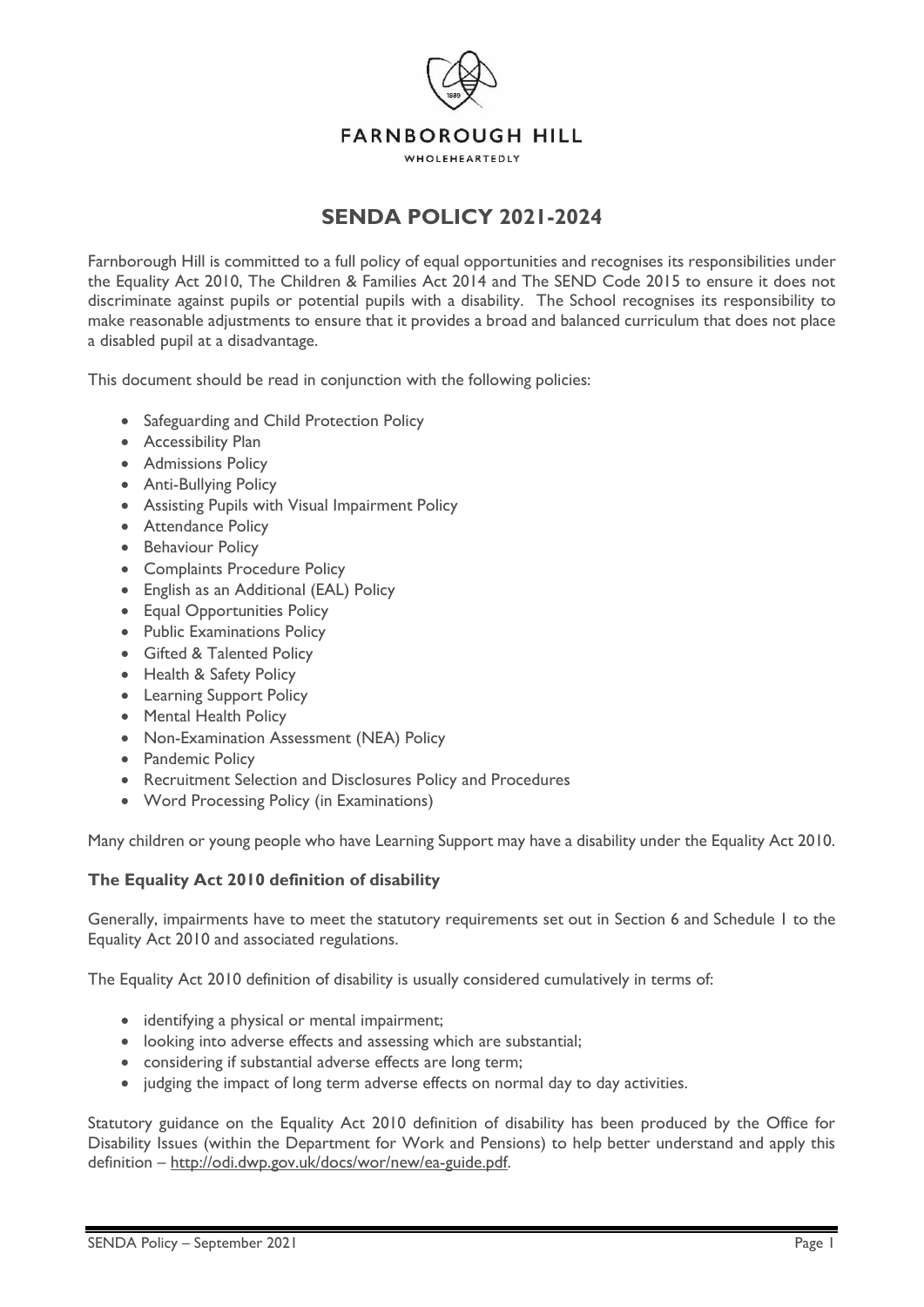The clear starting point in the statutory guidance is that disability means '**limitations going beyond the normal differences in ability which may exist among people**'.

**'Substantial'** means 'more than minor or trivial'. Substantial adverse effects can be determined by looking at the effects on a person with the impairment, comparing those to a person without the impairment, to judge if the difference between the two is more than minor or trivial.

**'Long term'** means the impairment has existed for at least 12 months, or is likely to do so.

**'Normal day to day activities'** could be determined by reference to the illustrative, non-exhaustive list of factors in pages 47 to 51 of the statutory guidance relating to the Equality Act 2010.

#### (**Study and education related activities are included in the meaning of 'day to day' activities.**)

The guidance from the Office for Disability Issues referred to above illustrates the factors which might reasonably be regarded as having a substantial adverse effect on normal day to day activities. Factors that might reasonably be expected not to have a substantial adverse effect are also provided.

#### **Factors that might reasonably be expected to have a substantial adverse effect include:**

- persistent and significant difficulty in reading and understanding written material where this is in the person's native language, for example, because of a mental impairment, a learning difficulty or a sensory or multi-sensory impairment;
- persistent distractibility or difficulty concentrating;
- difficulty understanding or following simple verbal instructions;

#### **Factors that might reasonably be expected not to have a substantial adverse effect include:**

- minor problems with writing or spelling;
- inability to fill in a long, detailed, technical document, which is in the person's native language without assistance;
- inability to concentrate on a task requiring application over several hours.

The Special Educational Needs of Disability Code of Practice (SEND Code 2015) 0-25 years 2015 states:

"A child or young person has Learning Support if they have a learning difficulty or disability which calls for special educational provision to be made for him or her. A child of compulsory school age has a learning difficulty or disability if she:

- Has a significantly greater difficulty in learning than the majority of others of the same age.
- Has a disability which prevents her from making use of educational facilities of a kind generally provided for others of the same age in mainstream schools or post 16 institutions."

This definition includes children or young people with long-term medical conditions such as diabetes, epilepsy and cancer. It can also include dyslexia, dysgraphia, dyspraxia, underlying language difficulty and autism, if significant enough. Children and young people with such conditions do not necessarily have Learning Support, but where a pupil requires special educational provisions over and above the adjustments, aids of services required by the Equality Act 2010, they will additionally be covered by the SEND definition.

Farnborough Hill is wholly guided by these principles in planning and designing its educational provision and aims to ensure that all pupils have equal access to learning and to the curriculum.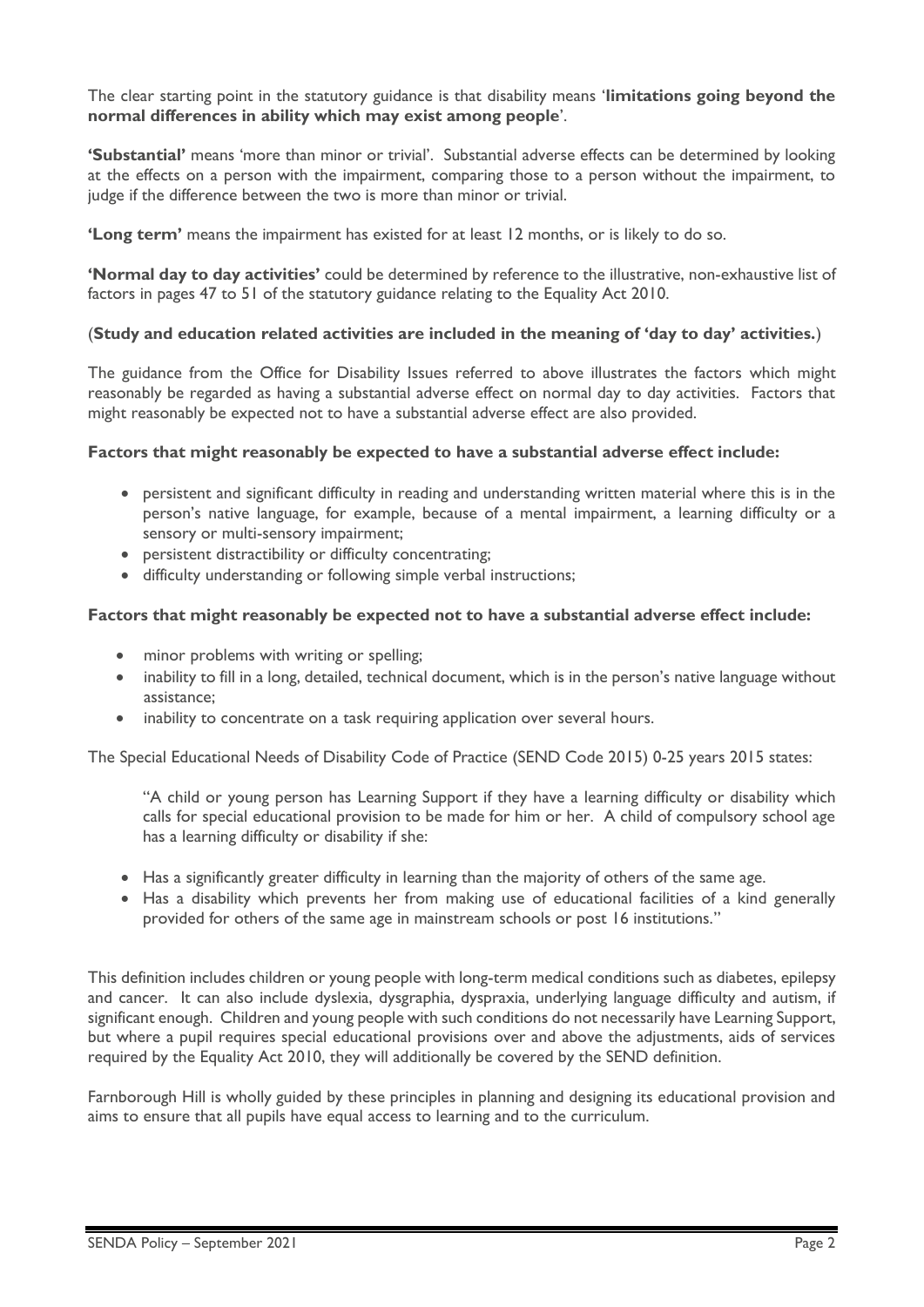# **Special Needs**

Farnborough Hill's mission is to educate girls, to nurture their personal, spiritual, moral, social and cultural development, and to promote academic excellence. We aim to provide a safe educational environment in which all pupils are able to access the curriculum, make a positive contribution to the life of the School and achieve their potential. The School is particularly aware of the needs of those children with disabilities and works hard to ensure that pupils with special educational needs are not treated less favourably. For pupils with diagnoses of special needs who, under the Equality Act 2010, have a physical or mental impairment identified that is substantial and long term and which impacts with an adverse effect on day-to-day activities, the School aims to put in place reasonable adjustments to aid pupils' learning and attainment.

Due to their Grade I listed status, many of our school buildings have limited facilities for disabled pupils but all reasonable adjustments are made to accommodate pupils with disabilities and to comply with our responsibilities under the Disability Discrimination Act 1995 (as amended by the Special Educational Needs and Disability Act 2001) and the Equality Act 2010.

There may be exceptional circumstances in which we are not able to offer a place for reasons relating to a child's disability. For example, if, despite reasonable adjustments, we feel that a prospective pupil is not going to be able to access the education offered, or that her health and safety or those of other pupils or staff may be put at risk, we reserve the right to decline a place at the School.

The School's admissions process makes provision for the disclosure of disability and special needs. Parents are requested to contact the School to discuss their child's special needs prior to application. Extra time will be given in the entrance examination; the special need must be verified by a medical specialist or an Educational Psychologist's report. (The School therefore fulfils an anticipatory duty as defined by the Special Educational Needs and Disability Act 2001. A failure of a parent to divulge learning support/disability at this time constitutes a justification under the act for discrimination). Where a parent requests confidentiality regarding a learning support/disability this request would limit what the School could provide in making reasonable adjustments. Under these circumstances the School has the right to decide the balance of confidentiality and possible and reasonable adjustments for inclusion.

Farnborough Hill accepts pupils with a variety of learning difficulties such as dyslexia. The School also offers places to pupils who have other difficulties such as physical disabilities, motor co-ordination problems, visual impairment, auditory impairment, ADD/ADHD and emotional problems.

The Head of Learning Support is available to work with those pupils who have reached the required academic standard in the entrance examination but who need some help with general or specific learning difficulties to reach their full potential. We may also recommend additional support for pupils who have English as an additional language with a peripatetic specialist, and this would be arranged and overseen by the Head of Learning Support. Referrals for support are made via the pupils' Head of Year. Please see the Learning Support Policy for further details. The School Nurse takes a similar responsibility for supporting pupils with a physical disability, liaising closely with the Head of Year and teaching staff.

#### **Education and Associated Services**

All pupils have the opportunity to learn and make progress. The School has a duty under SENDA to ensure that *less favourable treatment* does not occur in the following areas: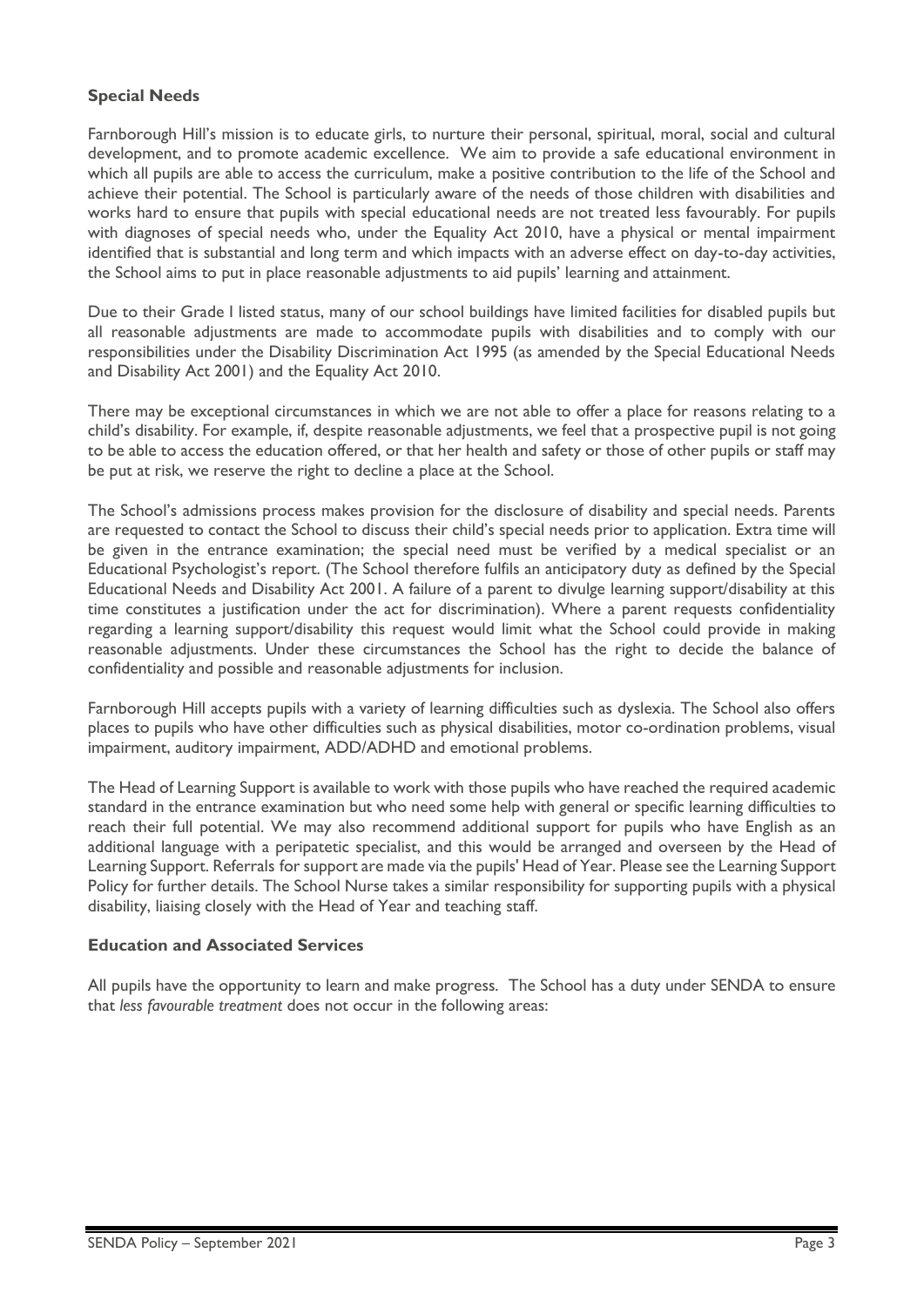- Curriculum
- Teaching and learning
- Timetabling, classroom and school organisation and setting
- Homework
- Serving of school meals
- Interaction with peers
- Assessment and exam arrangements
- School discipline
- Exclusion/suspension procedures
- Preparation of pupils for their next phase of education

All of these are bound by the limits of *reasonable adjustment* as detailed in the DDA 2005.

The role of SEN Co-ordinator is the responsibility of the Head of Learning Support and is described fully in the *Learning Support Policy* document. We endeavour to ensure that all subjects are available to each pupil but do on occasions allow a modified curriculum (such as the omission of foreign language study) in response to the needs of an individual's learning profile.

# **Access to classroom activities and CO-curricular activities**

Farnborough Hill will, wherever possible, make reasonable adjustment to allow all pupils with a learning difficulty or who are disabled to access the full educational and learning experiences that the School provides. However, under the *reasonable adjustments duty* the School would also have to consider:

- The financial resources available to the School
- Health and safety requirements SENDA does not override the School's duties under Health and Safety legislation
- The interests of the other pupils and persons who may be admitted to the School as pupils

In the event that a pupil's extra-curricular or recreational activities are limited by their learning difficulty profile, alternative opportunities will be made available wherever possible. To this end, there is close liaison between the Head of Learning Support, Head of Year and Physical Education staff.

All appropriate steps will be taken to ensure that a pupil who becomes disabled, or whose situation changes necessitating additional help, during their time at Farnborough Hill has every opportunity to remain at Farnborough Hill through a process of adaptation and support.

# **INSET**

The School recognises the needs for staff INSET on issues of SENDA provision and incorporates this within the plans for full staff INSET. In addition, an awareness of SENDA issues is part of all new staff induction and addressed appropriately at regular staff and pupil assessment meetings. The Head of Learning Support also provides INSET to PGCE students and ECTs on the staff.

# **Review**

Farnborough Hill is committed to reviewing annually both admissions procedures and policies and issues of access to learning to ensure that a *continuous responsibility* is exercised. Other areas of policy and provision should, in addition where appropriate, be reviewed with SENDA in mind.

This policy is reviewed annually by the Director of Admissions and Marketing, Head, Bursar and Head of Learning Support.

The next review is due in March 2022.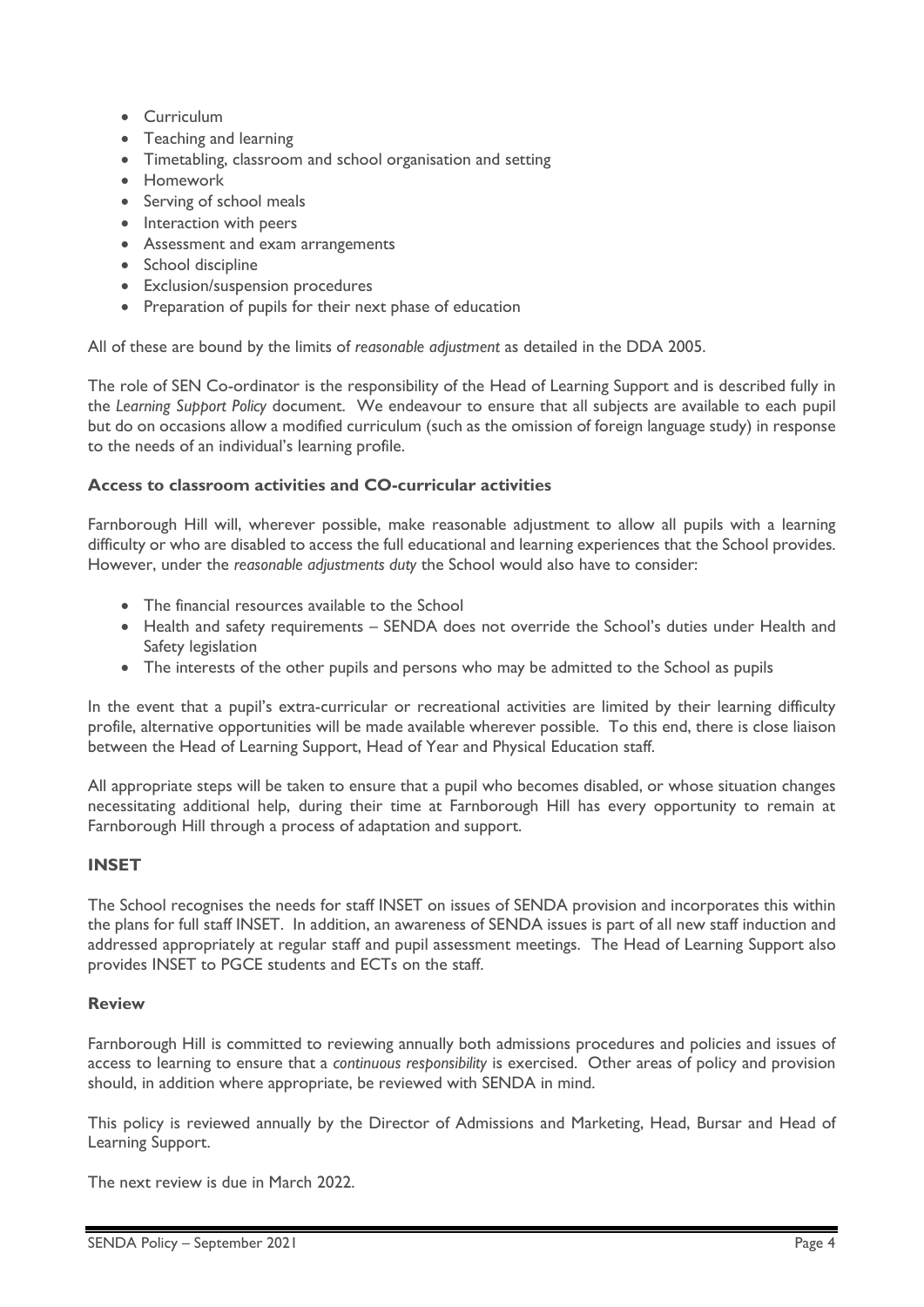

#### **FARNBOROUGH HILL**

WHOLEHEARTEDLY

# **SENDA PLAN (Special Education Needs & Disability Act)**

1 April 2021 to 31 March 2024

The three areas to be addressed are:

- 1. Increasing the extent to which disabled pupils (including those with learning difficulties) can participate in the whole curriculum.
- 2. Making written information accessible in a range of different ways for disabled pupils and parents.
- 3. Developments in physical access to education and associated services (the Accessibility Plan).

| <b>Priority Area</b> | <b>Target</b>                 | <b>Strategies</b>                 | <b>Outcomes</b>                | <b>Time Frame</b>           |
|----------------------|-------------------------------|-----------------------------------|--------------------------------|-----------------------------|
| Increasing the       | Accurate data collection      | All new parents to the            | Additional data collected by   | Review of pupil progress at |
| extent to which      | concerning disabilities       | School asked to complete a        | Head of Learning Support       | regular intervals.          |
| disabled pupils      | (including learning           | Questionnaire for Learning        | and disseminated to staff      | Process reviewed each year  |
| (including those     | difficulties) on entry to the | Support needs questionnaire       | and teachers to adjust their   |                             |
| with learning        | School and dissemination to   | on entry and note made on         | teaching                       |                             |
| difficulties) can    | staff                         | difficulties/disabilities written |                                |                             |
| participate in the   |                               | on response from parents          |                                |                             |
| whole curriculum     |                               |                                   |                                |                             |
|                      |                               | Recommendations, plans            |                                |                             |
|                      |                               | and profiles for learning         |                                |                             |
|                      |                               | pupils given to staff and         |                                |                             |
|                      |                               | departments to adjust their       |                                |                             |
|                      |                               | teaching                          |                                |                             |
|                      | Increased screening for       | All Year 7 pupils screened        | Additional information         | Summer 2018. Ongoing        |
|                      | disabilities                  | using Ann Arbor tests at the      | obtained. Parents consulted    |                             |
|                      |                               | end of their first year at        | and best way ahead agreed      |                             |
|                      |                               | Farnborough Hill                  | with them if Ed Psych          |                             |
|                      |                               |                                   | assesses screening test        |                             |
|                      |                               |                                   | shows could be 'at risk' of    |                             |
|                      |                               |                                   | learning disability, or school |                             |
|                      |                               |                                   | is aware of disability.        |                             |
|                      |                               |                                   | Additional assessment by Ed    |                             |
|                      |                               |                                   | Psych may be offered and/or    |                             |
|                      |                               |                                   | support in school              |                             |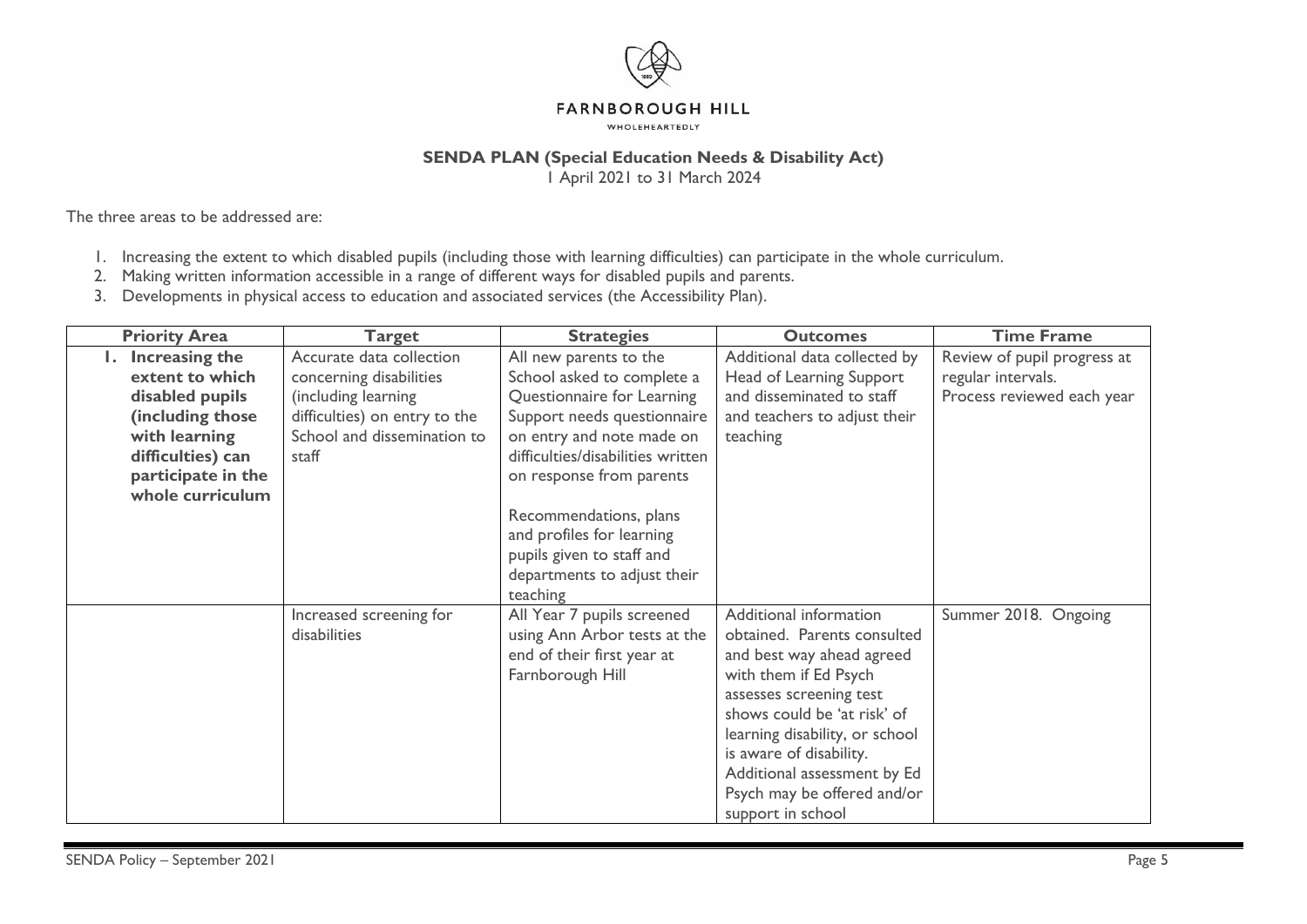| Regular Review of Learning<br>Support Policy and<br>procedures                                                    | Head of Learning Support to<br>review policies annually                                                                                                                                                                                                                                                                                 | Changes to procedures<br>incorporated quickly and<br>effectively                                                                                                                                                                                                                                                                                                                                                             | Annual                                                                                                                                                                                         |
|-------------------------------------------------------------------------------------------------------------------|-----------------------------------------------------------------------------------------------------------------------------------------------------------------------------------------------------------------------------------------------------------------------------------------------------------------------------------------|------------------------------------------------------------------------------------------------------------------------------------------------------------------------------------------------------------------------------------------------------------------------------------------------------------------------------------------------------------------------------------------------------------------------------|------------------------------------------------------------------------------------------------------------------------------------------------------------------------------------------------|
| Staff trained and confident<br>to deal with disabilities                                                          | Inset for staff on helping<br>those with disabilities<br>New teachers given learning<br>support induction                                                                                                                                                                                                                               | Staff awareness raised and<br>strategies for dealing with<br>disabilities highlighted and<br>well known                                                                                                                                                                                                                                                                                                                      | Regular training on Inset<br>Days and induction of new<br>staff about policy and<br>practice, including those on<br>NQT programme and<br>training for PGCE.                                    |
| Potentially poor Study Skills<br>addressed                                                                        | Increased provision for<br>development of study skills<br>through specialist study<br>skills sessions and external<br>company                                                                                                                                                                                                           | Years 10 - Upper Sixth<br>given study skills sessions                                                                                                                                                                                                                                                                                                                                                                        | 2018 - Ongoing sessions                                                                                                                                                                        |
| Increased liaison with<br>outside agencies for support<br>in learning and Learning<br>Support legislative updates | Ed Psych employed on<br>regular basis to screen<br>pupils and to carry out Ann<br>Arbor screening in July each<br>year<br>During a pandemic, if<br>necessary assessments can<br>be carried out online with<br>qualified (in online assessing)<br>Educational Psychologist to<br>ensure that such testing<br>continues to be carried out | Feedback to parents of<br>pupils found at risk of SEN<br>Head of Learning Support<br>liaises with Deputy Head -<br>Pastoral and Head, where<br>necessary, and with LEAs for<br>pupils unable to attend<br>school for a prolonged<br>period of absence<br>School Inclusion services<br>links for home schooling and<br>also with Surrey Children's<br>services for children unable<br>to access school due to<br>disabilities | Head of Learning Support<br>holds JCQ training for many<br>centres at the School with<br>Head of Examinations for<br>JCQ and attends updates on<br>SEN training when<br>appropriate<br>Ongoing |
| To provide challenging and<br>stimulating teaching and<br>learning which meets the                                | Whole school and<br>department policies and<br>practice led by Deputy Head<br>(Academic)                                                                                                                                                                                                                                                | All departments and whole<br>school planning aimed at<br>achieving this target                                                                                                                                                                                                                                                                                                                                               | Ongoing                                                                                                                                                                                        |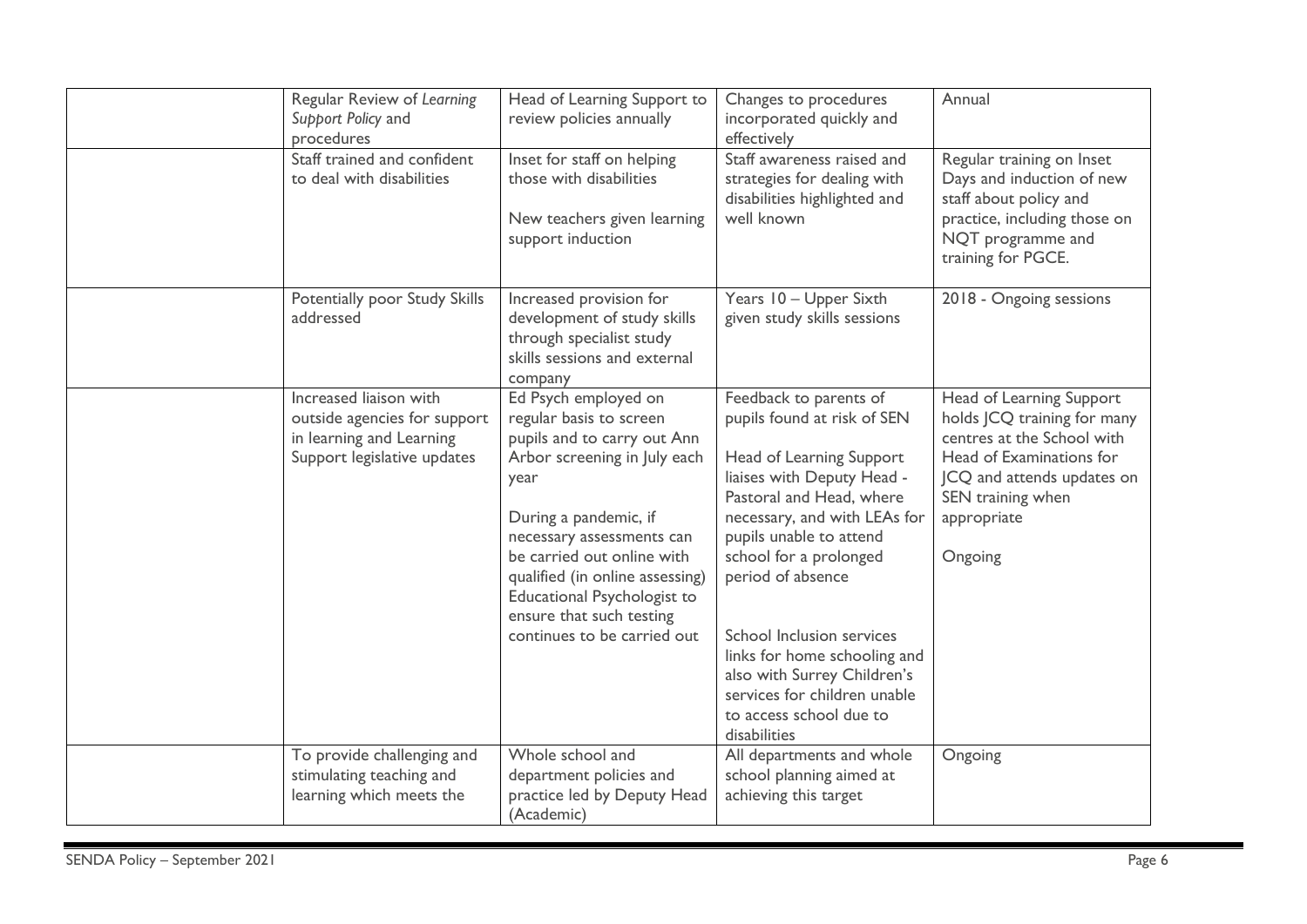|                                                                                                                        | needs and expectations of<br>pupils and parents                                                                                                                             |                                                                                                                                                                                                                                                                                                            |                                                                                                                                                                  |                    |
|------------------------------------------------------------------------------------------------------------------------|-----------------------------------------------------------------------------------------------------------------------------------------------------------------------------|------------------------------------------------------------------------------------------------------------------------------------------------------------------------------------------------------------------------------------------------------------------------------------------------------------|------------------------------------------------------------------------------------------------------------------------------------------------------------------|--------------------|
|                                                                                                                        | Ensure extra-curricular and<br>trips provision is accessible<br>by all pupils                                                                                               | Raise awareness of staff<br>offering extra-curricular<br>activities and trips to<br>provide and plan inclusion of<br>those with disabilities<br>carrying out necessary risk<br>assessments                                                                                                                 | School to seek advice form<br>experts, if necessary                                                                                                              | Ongoing            |
|                                                                                                                        | To ensure access<br>arrangements in<br>examinations and High Level<br>control tests are in line with<br>new JCQ regulations for<br>access arrangements                      | Head of Learning Support,<br>Head's PA and Assistant<br>Head to check new<br>regulations and put into<br>practice access<br>arrangements by the<br>deadlines. Information made<br>accessible on iSAMS by<br><b>Examinations Officer who</b><br>implements the access                                       | Pupils needing access for<br>examinations and application<br>made early in the academic<br>year to the examination<br>boards and provision made                  | Ongoing            |
| Special consideration in<br>external examinations                                                                      | To assist parents when their<br>daughters may experience<br>medical or psychological<br>difficulties to ensure this is<br>taken into account in the<br>grading final awards | Contact parents identified<br>by HOY whose daughters<br>may require special<br>consideration as to the way<br>to obtain it                                                                                                                                                                                 | Students experiencing<br>medical or psychological<br>difficulties with flare ups in<br>examination sessions obtain<br>special consideration in their<br>grading  | Ongoing            |
| Inclusive Education for<br>students unable to attend<br>school for long periods of<br>time due to prolonged<br>illness | To assist parents in<br>obtaining inclusion services<br>if their daughter is too ill for<br>school, or in hospital for a<br>continuous amount of time                       | To liaise with parents and<br>LEA services, SLT and Head<br>of Year and school nurses to<br>ensure notification of<br>extended absence is made<br>to the relevant agencies and<br>plans in place where needed<br>To liaise with pastoral team<br>and School Nurses as well<br>as Senior Leaders, to ensure | Students maintaining<br>education when ill and<br>unable to attend school<br>Clear pathways and records<br>of each step and person<br>involved in the process of | Ongoing<br>Ongoing |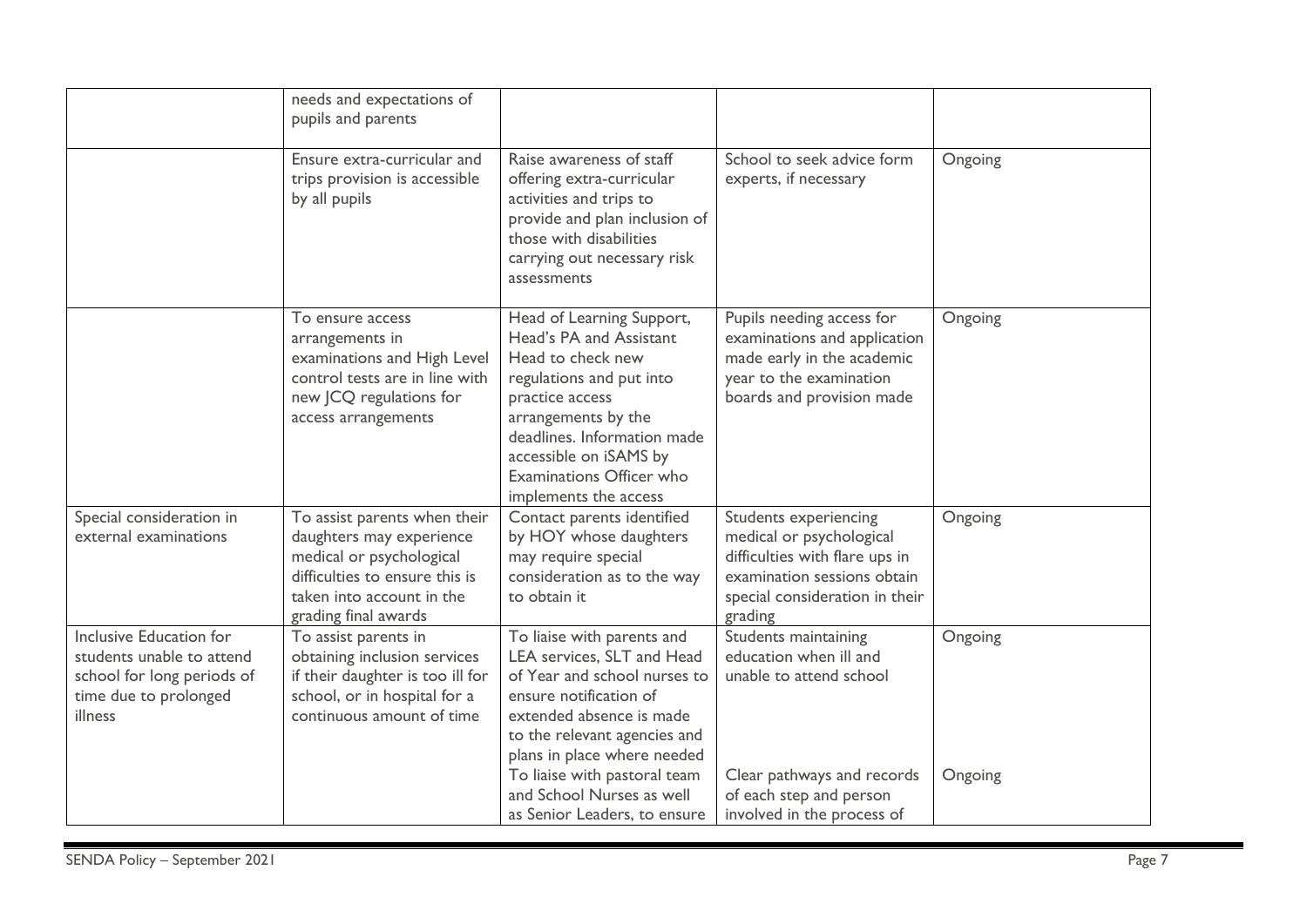|                                                                                                                                                       |                                                                                        | there is a stepped approach<br>and identified lead person in<br>school at each step                                                                                                                                                                                                             | helping a student gain<br>external assistance in<br>Inclusion services if needed<br>and then reintegrated in<br>school or assisted to seek |                                                                                                                                                                                                                                                                                                                                                                                                                                                                                                                                                                                                                                                                                                                                                                                                                                                                                                    |
|-------------------------------------------------------------------------------------------------------------------------------------------------------|----------------------------------------------------------------------------------------|-------------------------------------------------------------------------------------------------------------------------------------------------------------------------------------------------------------------------------------------------------------------------------------------------|--------------------------------------------------------------------------------------------------------------------------------------------|----------------------------------------------------------------------------------------------------------------------------------------------------------------------------------------------------------------------------------------------------------------------------------------------------------------------------------------------------------------------------------------------------------------------------------------------------------------------------------------------------------------------------------------------------------------------------------------------------------------------------------------------------------------------------------------------------------------------------------------------------------------------------------------------------------------------------------------------------------------------------------------------------|
| 2. Making written<br>information<br>accessible in a<br>range of different<br>ways for disabled<br>pupils (and those<br>with learning<br>difficulties) | Assessment of the School's<br>documentation for<br>accessibility by disabled<br>pupils | School's policies reviewed<br>and updated where<br>necessary. Application form<br>reviewed to include<br>information on disabilities<br>and specific needs; provision<br>made for laptops in school,<br>extra time, amanuensis etc.<br>Allowance made in 11+<br>examination, where<br>necessary | alternative schooling<br>All pupils can access<br>information effectively                                                                  | School's documentation and<br>teaching materials provided<br>in large print when<br>necessary; extra time<br>organised for public<br>examinations; extra time<br>allowed in 11+ examination<br>from $2011 - all parents$<br>notified before the<br>examination Application<br>Form changed in 2011<br>Laptops or iPads provided<br>for Years $9 - 13$ to facilitate.<br>All applications stating that a<br>pupil has a SEN must be<br>verified with valid<br>documentation from a<br>specialist or consultant as<br>appropriate to the need ie<br>for a learning disability -<br>must be a recognizable<br>qualification carried out with<br>the pupil's current school,<br>and for medical it must be a<br>consultant/specialist level<br>diagnosis up to date. This<br>must be approved by the<br>school in accordance with<br>their learning support<br>policy. Reviewed annually<br>with Head. |